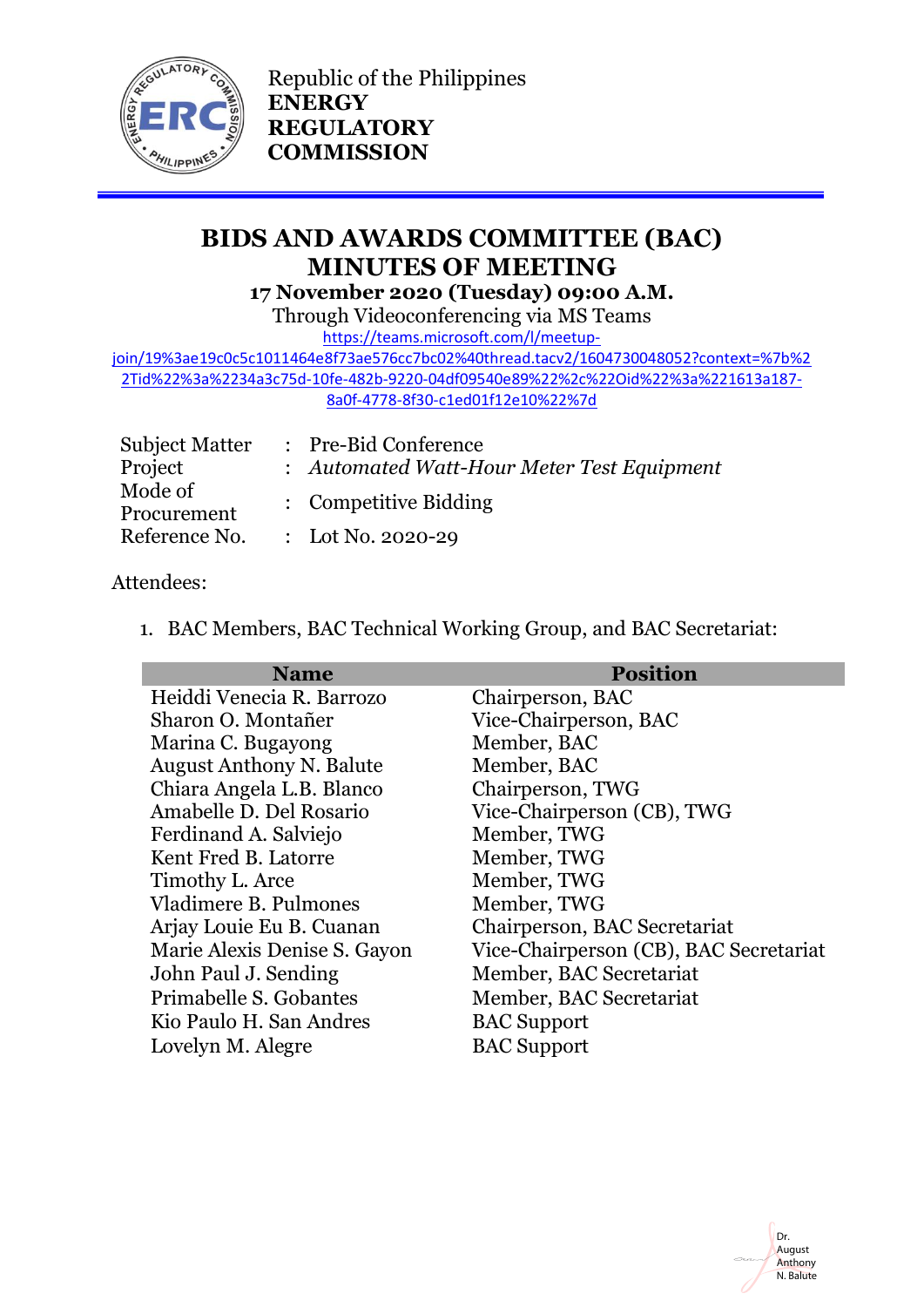#### 2. End-User:

| <b>Name</b>                          | <b>Position</b>                                  |
|--------------------------------------|--------------------------------------------------|
| Ray I. Biona                         | Engineer III, Consumer Affairs Service<br>(CAS)  |
| 3. Prospective Bidders:              |                                                  |
|                                      |                                                  |
| <b>Name</b>                          | Company                                          |
| Michael Constantino                  | AGP Trading Inc.                                 |
| <b>Mark Amarte</b>                   | AGP Trading Inc.                                 |
| Edmar L. Ruma<br>Maria Lizzette Agno | PPI Pazifik Power Inc.<br>PPI Pazifik Power Inc. |

### **I. Call to Order**

The Pre-Bid Conference for the *Procurement of Automated Watt-Hour Meter Test Equipment* with an Approved Budget for the Contract (ABC) of Fourteen Million Pesos (PhP14,000,000.00), was called to order at fifteen minutes past nine o'clock in the morning (09:15 A.M.) through videoconferencing via MS Teams, with BAC Chairperson Heiddi Venecia R. Barrozo as the presiding officer.

### **II. Determination of Quorum**

The BAC Secretariat Chairperson, Atty. Arjay Louie Eu B. Cuanan, confirmed the presence of a quorum with the attendance of BAC Chairperson Barrozo, BAC Vice-Chairperson Sharon O. Montañer and BAC Members August Anthony N. Balute and Atty. Marina C. Bugayong.

After having established the required quorum, the BAC Secretariat Chairperson likewise acknowledged the presence of the Technical Working Group (TWG), BAC Secretariat, BAC Support, as well as the representatives from the end-user and the prospective bidders. Invitations to observe the Pre-Bid Conference were sent to Bishops-Businessmen's Conference for Human Development (BBC), Commission on Audit (COA), Philippine Chamber of Commerce and Industry (PCCI), Confederation of Filipino Consulting Organizations, Inc. (COFILCO), and Transparency Accountability Network (TAN). However, none of the invited observers attended the pre-bid conference despite such notice.

Mehann/

Sharon O. Montaner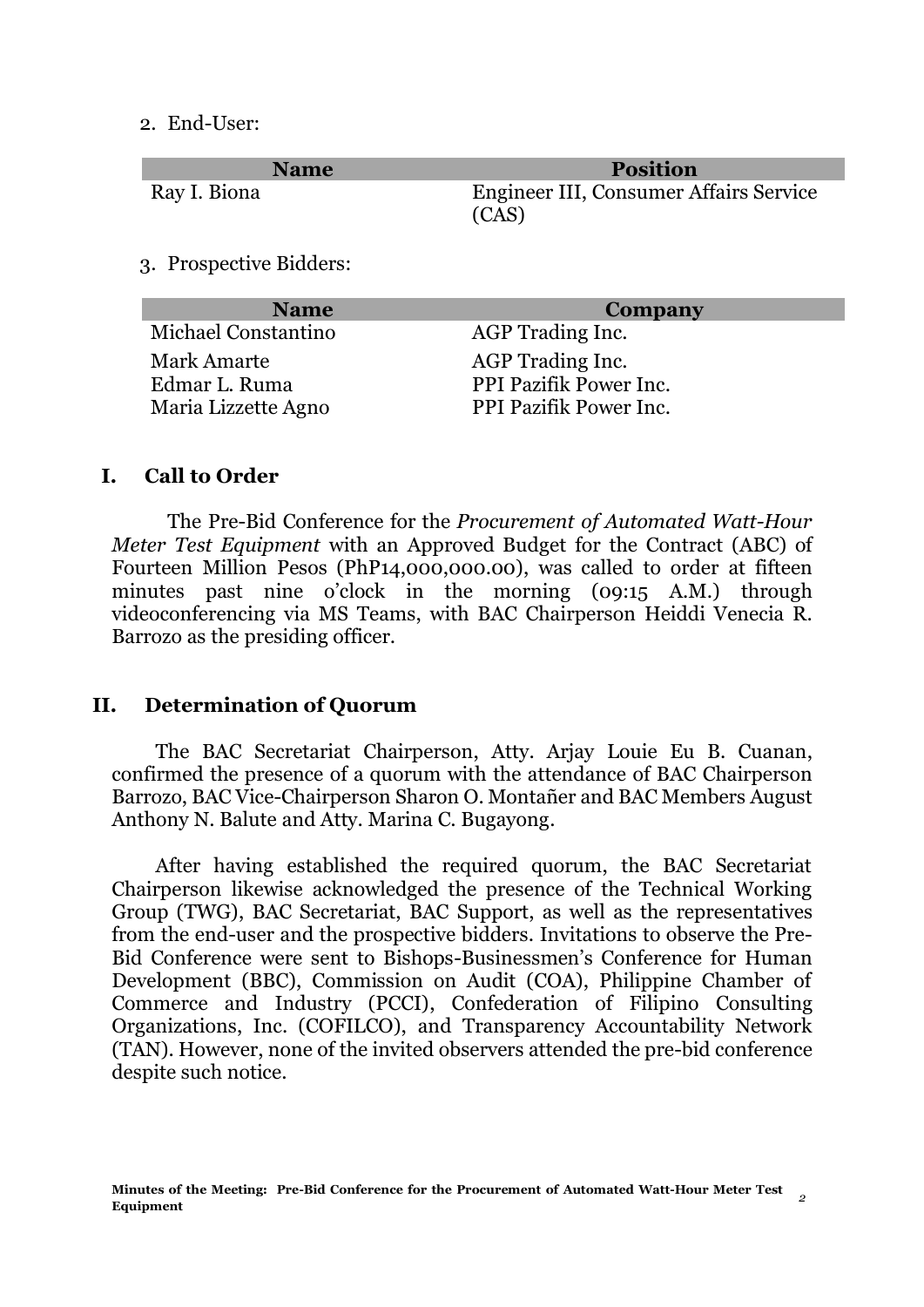## **III. Proceedings**

BAC Chairperson Barrozo asked BAC Secretariat Vice-Chairperson Marie Alexis Denise S. Gayon to show on screen the Technical Specifications (SPECS) of the project and briefly went over the salient features thereof such as the following: a) Responsibilities of the winning bidder, b) Schedule of delivery, c) Specifications, and d) Approved Budget for the Contract (ABC). She likewise manifested that the said SPECS is part of the Philippine Bidding Documents (PBD) which is posted on the ERC and GPPB websites.

The BAC Chairperson emphasized that the BAC is specific when it comes to the evaluation of the submitted Statement of Compliance in relation to the parts indicated in the SPECS. She reminded the prospective bidders that in the preparation of the said Statement of Compliance, they should state all the parts and the requirements mentioned in the SPECS as well as their compliance thereof.

## **IV. Question and Answers**

- 1. Mr. Michael Constantino from AGP Trading Inc. manifested that the subject procurement deals with a special kind of equipment and that the sixty (60) day delivery period contained in the SPECS is insufficient since several tests per component needs to be conducted. He then asked the BAC if they can extend the 60-day period to four (4) to five (5) months.
	- Engr. Ray Biona from CAS answered that the five (5) month period is too long. However, he said that the end-user is open to an extension of up to four (4) months or one hundred twenty (120) days considering the need for the immediate procurement of the said equipment.
- 2. The BAC Chairperson asked the prospective bidders regarding the specific country where their equipment will be sourced.
	- Mr. Constantino answered that their equipment is a European brand and will be sourced from Germany.
	- Mr. Edmar L. Ruma from PPI Pazifik Power Inc. answered that their equipment will also be sourced from Germany. To further justify the extension of the period for delivery, he explained that the manufacturing of the said equipment usually takes around one hundred twenty (120) days already without accounting for the shipping of the equipment, the necessary customs clearance, and given the pandemic situation.

Mechanger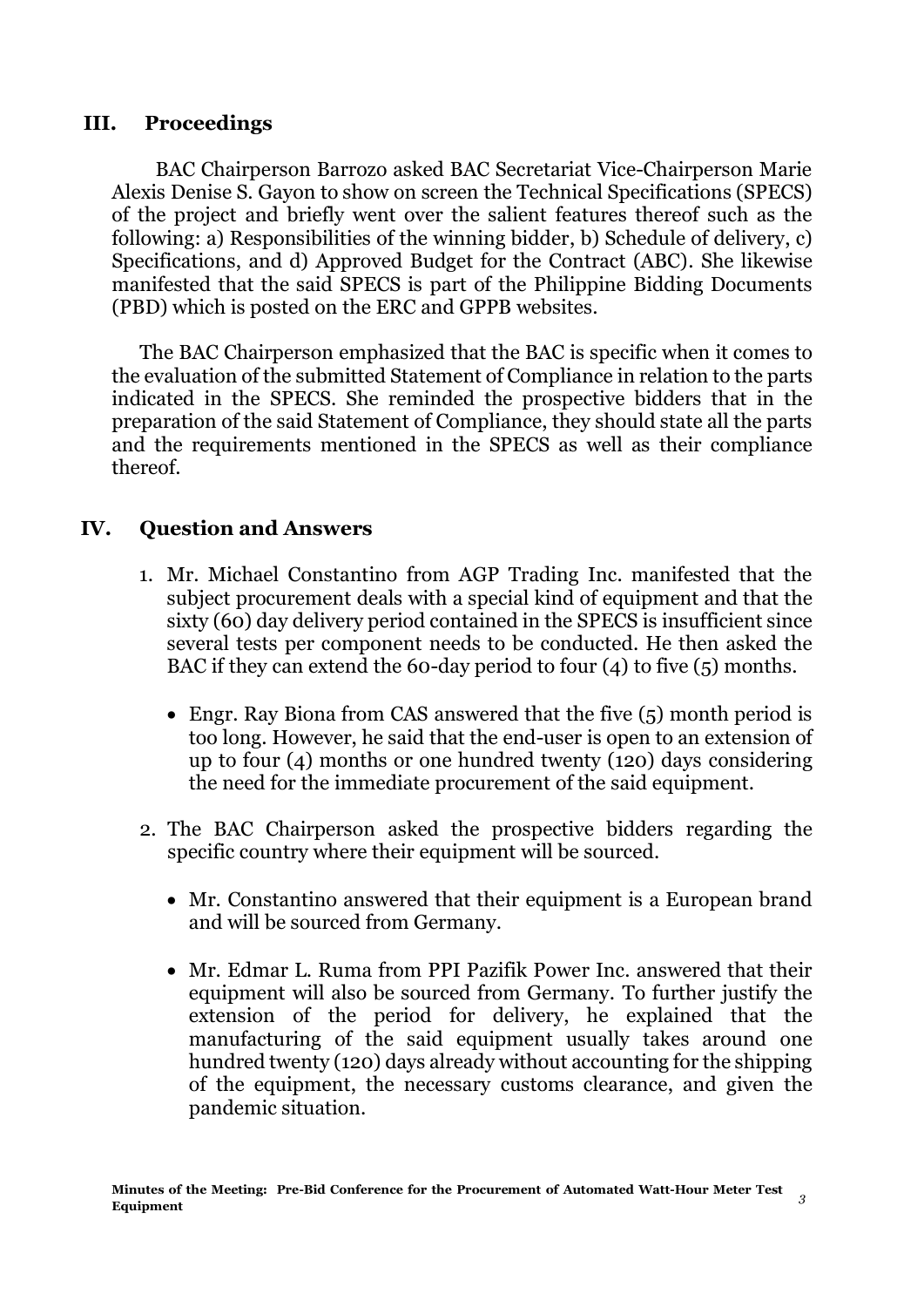- After a series of discussions, Engr. Biona reiterated that the delivery period will be *One hundred twenty (120) days*.
- 3. Mr. Constantino asked if they could offer an equipment with a *40 ~ 480 VAC voltage range (programmable)* as compared to the *20 ~ 500 VAC voltage range (programmable)* indicated in the SPECS. He also asked if they could offer an equipment with an *American National Standards Institute (ANSI) Meter Adapters* compared to the *Bottom-Connected Meter Adapters* indicated in the SPECS. Lastly, he asked for the number of positions/stations required for the test bench.
	- Engr. Biona confirmed the possibility of adopting the said proposal for a 40 ~ 480 VAC (programmable) equipment as well as the ANSI Meter Adapters which likewise has the ability to test both meters.
	- Mr. Biona answered that the requirement for the test bench is only one (1) position/station.
	- Mr. Ferdinand A. Salviejo added that the purpose of the equipment is to calibrate or test all incoming complaint meters, therefore, the enduser does not need multiple positions/stations since the testing is done individually.
- 4. Mr. Ruma manifested that their adaptor in their test bench is interchangeable whether International Electrotechnical Commission (IEC) adapter or ANSI adapter. He then confirmed whether the power factor indicated in the SPECS pertains to the Phase Angle. To avoid any confusion in the future, he further manifested that based on the literature of the different brands for this equipment, the Phase Angle is set at  $0^{\circ} \sim$ 359.9° and the power factor is -1 +1.
	- Mr. Biona confirmed that the  $0^{\circ} \sim 359.9^{\circ}$  (programmable) pertains to the Phase Angle.
- 5. Mr. Constantino asked if they can submit follow-up questions through email.
	- BAC Secretariat Vice-Chairperson (CB) Gayon flashed on the screen the timeline for the procurement and stated that the deadline for the submission of requests for clarification from the bidders is on 20 November 2020 and the deadline of submission of bids is on 01 December 2020. She stated that the email address of the BAC Secretariat is **procurement.erc@gmail.com**. She added that the details are likewise indicated on page no. 3 of the Invitation to Bid (ITB).

Mehappy

Dr. August Anthony N. Balute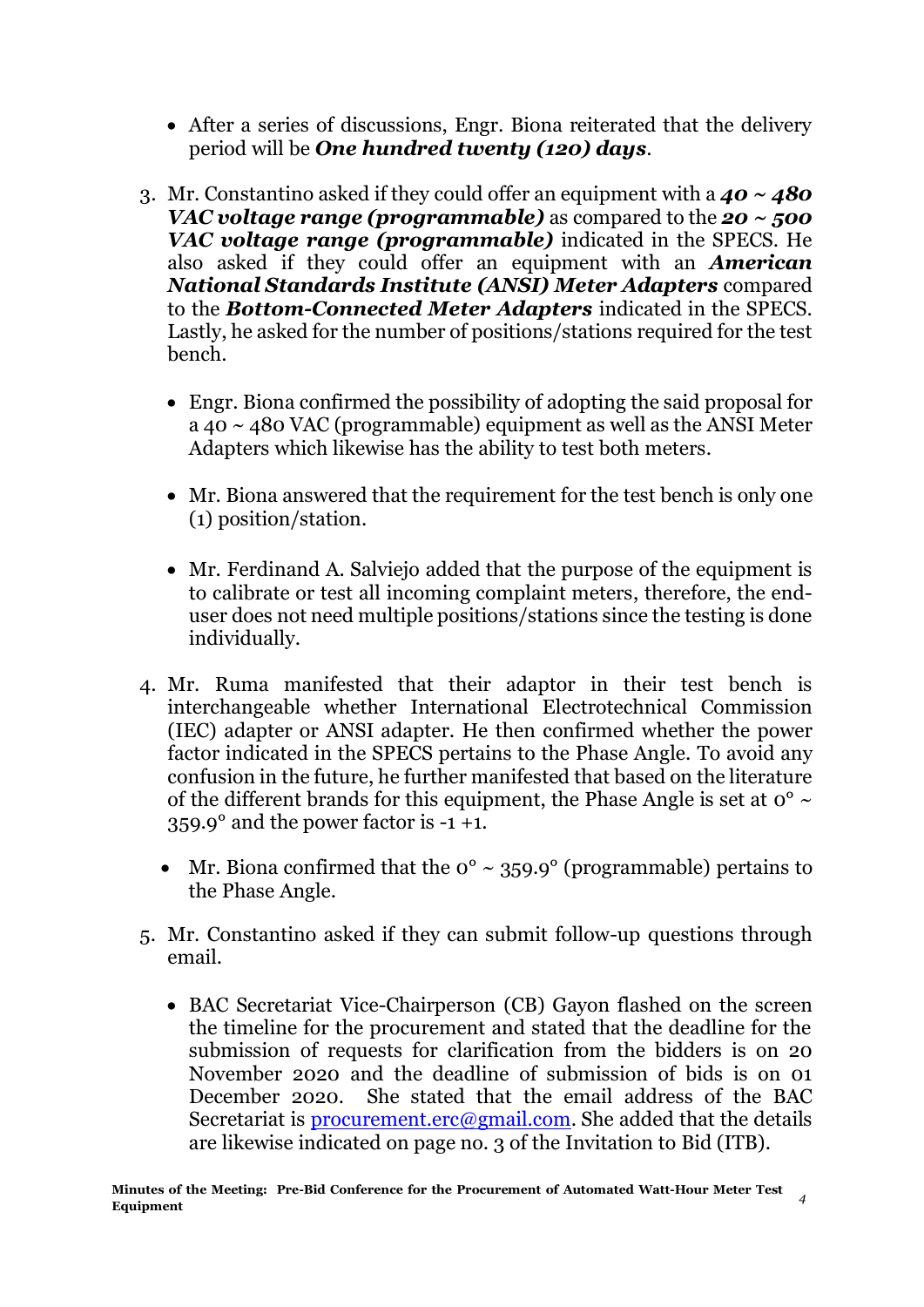- 6. The BAC Chairperson reiterated that the Statement of Compliance is not only limited to the technical specifications but also to all other requirements as stated in the SPECS.
- 7. Mr. Ruma confirmed if the bidder will still be required to submit one (1) original and one (1) copy of the documents. He also asked if they could participate in the opening of bids online.
	- The BAC Chairperson answered in the affirmative.
	- BAC Chairperson Barrozo also said that the prospective bidder has the option to attend and witness the opening of bids either personally or through online. She nevertheless pointed out that the prospective bidders are requested to bring with them the original copies of the documents contained in their bids during the opening for comparison.
- 8. Mr. Pacia from AGP Trading requested for an additional two (2) weeks as an allowance for the conduct of the training in order for them to make adjustments in case of unforeseen challenges such as travel restrictions and visa applications of their foreign principal brought by the COVID19 pandemic. He added that part of their proposal supposedly to the ERC is that the training will be conducted by their principal. Further, he added that worst case scenario, they will be the one conducting the hands-on training.
	- Mr. Ruma manifested that they can conduct the Hands-on-Training.
	- BAC Chairperson Barrozo asked the end-user whether they are amenable to extending the period and giving allowance for the conduct of the training.
	- Mr. Biona answered that the period provided should be retained and the necessary arrangement may be made thereafter in case of other additional trainings.
	- Mr. Pacia noted the suggestion of Mr. Biona and manifested that just in case their principal will not be able to travel to the Philippines in time for the training, as originally stated in the SPECS, AGP will conduct the local training first and upon lifting of the travel restrictions, their foreign principal will provide additional training.
- 9. BAC Secretariat Vice-Chairperson Gayon reminded the prospective bidders that as indicated in the Invitation to Bid, the ERC requests that the bidders should bring the original copies of the documents submitted

Dr. August Anthony N. Balute

Mehann/